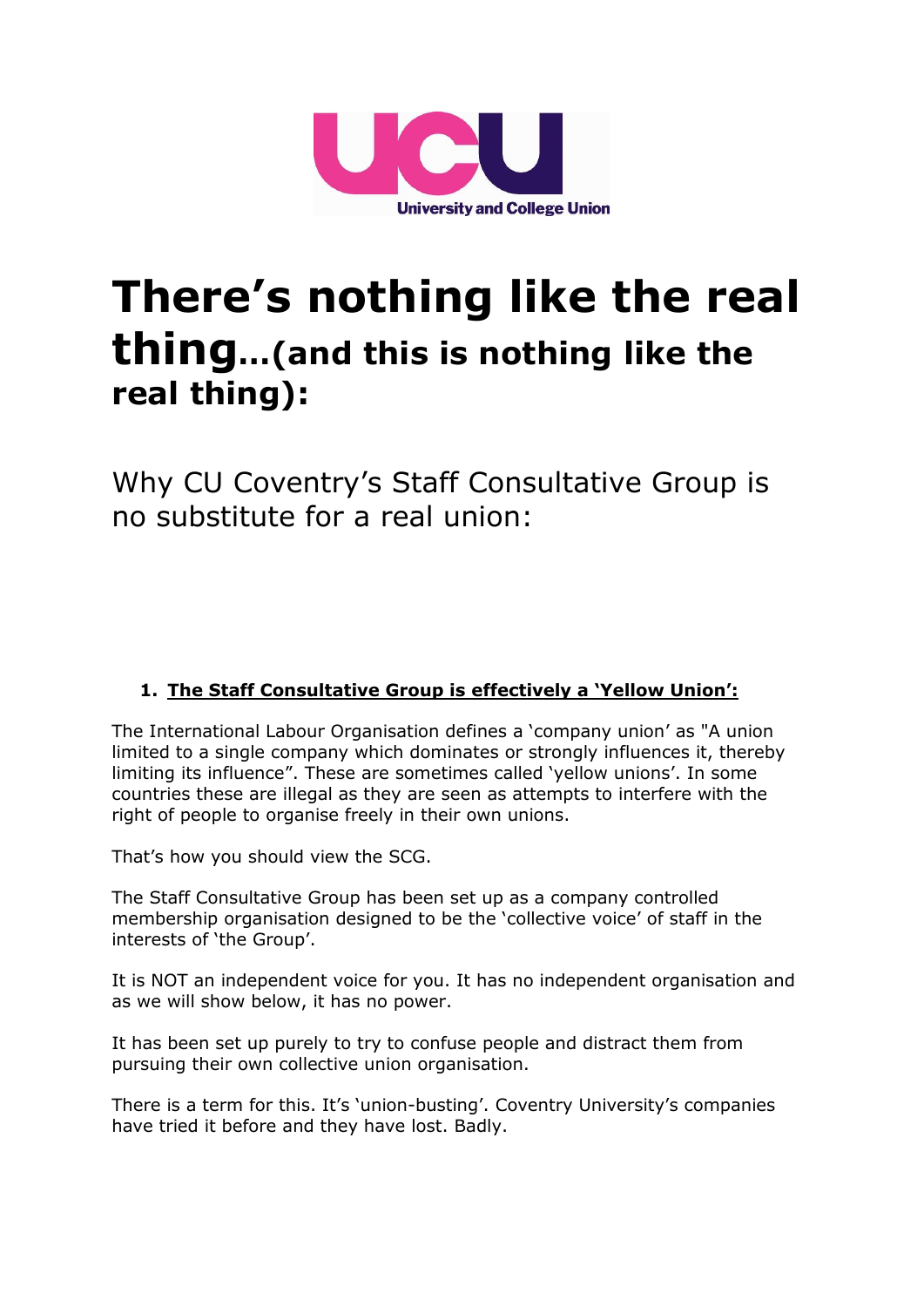### **2. The Staff Consultative Group is a powerless management tool:**

The SCG's terms of reference sound great don't they? It will ensure that members are 'well informed'. It will promote 'equality and fairness' and develop 'trust and confidence'.

- But its aims and objectives were designed by management.
- Its membership and constitution were written by management.
- It cannot compel management to do anything.

That's clear from the absence of any reference to negotiations and reaching agreement with you over pay, terms and conditions, contracts etc etc etc.

Its sole objective is to try to persuade you to stop campaigning for a union.

Other companies have set these up, coincidentally just as campaigns for recognition have started to hot up.

Invariably they fail and lapse into inactivity because they are no substitute for a union.

#### **3. Unlike real unions, the staff consultative group has no legal status:**

When you win recognition, you get a legal right to negotiate with your employer over pay, hours and holiday. Your employer MUST negotiate with you over these issues and seek agreement with you. And if you fail to agree you have a legal right to pursue agreement through other means such as legal industrial action.

When you have a recognised union, your employer MUST consult with you over issues like redundancies, terminations of contract, transfers, health and safety and so on.

With a recognised union, your reps are elected by you according to rules you establish and your reps have a legal right to paid time off to undertake their trade union duties and undertake training.

Where union recognition is awarded under legal statute, and the employer fails to adhere to it a complaint can be made to the Central Arbitration Committee.

The SCG has no legal status and staff will have none of these rights or protections in law.

#### **4. There's no substitute for a union**

When you have a union, YOU decide the agenda you want to pursue, collectively and democratically and YOU decide how far you pursue any issue. Here are five reasons why a union is better: